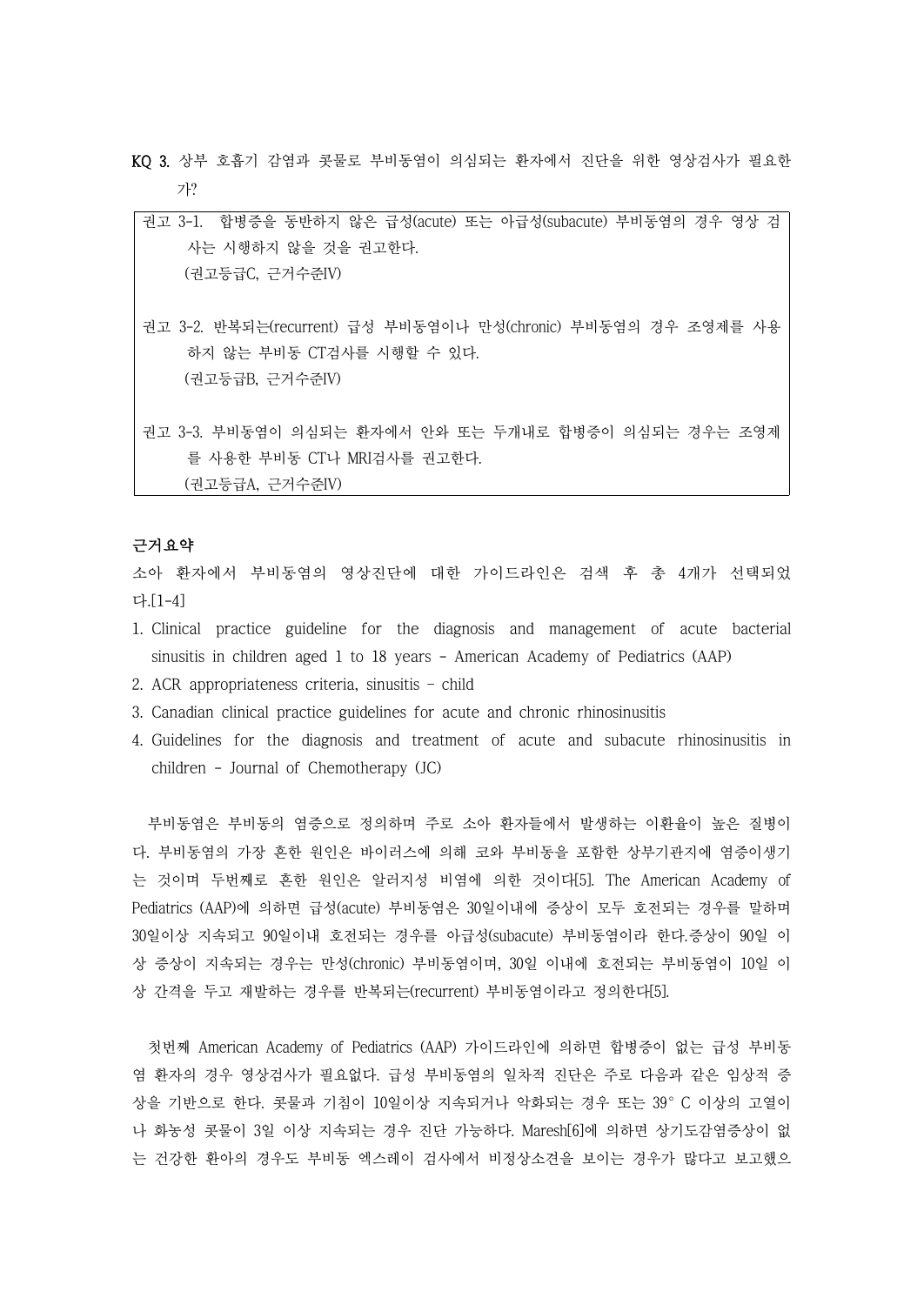며 Manning[7]의 연구결과에서는 상기도 염증소견이 있는 환아의 CT나 MRI 검사에서 55% 정도만이 비정상소견을 보인다고 했다. AAP 가이드라인에서 부비동염 의심시 영상 검사가 필요한 경우는 환 아가 눈주변의 봉와직염이나 고름 또는 삼출액이 생기는 안와의 합병증이나 두통, 발작 또는 다른 신경학적 증상을 보여 두개 내로 합병증이 의심되는 경우이며 조영제를 사용한 CT나 MRI검사를 권 고한다.<br>- 두번째 American college of Radiology (ACR) 가이드라인에 의하면 합병증이 동반되지 않는 급성

또는 아급성 부비동염은 진단을 위한 영상 검사는 필요하지 않다고 하였다. 여러 연구[7-16]에 서 상기도 감염이 아닌 다른 이유로 시행한 영상검사(엑스레이,CT, MRI)에서도 33-50%로 높은 정도의 부비동 비정상 소견이 관찰되었다. 그러나 반복되는 급성 부비동염이나 만성 부비동염의 경우는 계 속 또는 반복되는 발열, 화농성 콧물이나 악취가 나는 호흡 등의 증상이 보일 수 있어 조영제를 사 용하지 않는 CT검사를 시행해 볼 수 있다고 권고한다[11]. 또한 안와 또는 두개 내로 합병증이 의심 되는 경우 조영제를 사용한 CT 또는 MRI검사를 권고하며 높은 수준의 근거를 들고 있다.

세번째 Canadian clinical practice guidelines에 의하면 합병증이 동반되지 않는 경우는 임상 증상 을 근거로 진단이 가능하다. 합병증이 없는 경우 진단을 위한 영상검사는 추천되지 않으며 영상검 사를 시행하여도 판독은 임상증상에 근거하여 행해져야 한다. 또한 영상만으로 박테리아 감염과 다 른 원인의 감염을 구분할 수 없으며 바이러스에 의한 감염인지 여부도 단순 영상만으로 확인이 어 렵다. 그러나 합병증이 있는 경우나 반복되는 부비동염의 경우 CT영상 검사를 권고하며 이의 근거 를 중등도로 들고 있다.

네번째 Journal of Chemotherapy (JC)가이드 라인에 따르면 부비동염의 일차 진단은 증상을 기반 으로 하며 합병증이 없는 경우 영상 검사는 필요하지 않다고 권고한다. 수술이 필요하거나 합병증 이 동반되는 경우 CT영상검사 시행을 권고하며 낮은 정도의 근거를 들고 있다.

#### 권고 고려사항

#### a. 이득과 위해

합병증을 동반하지 않는 급성 부비동염의 일차적인 진단은 임상 증상만으로 가능하다. 이를 진단 하기 위한 엑스레이, CT or MRI의 영상검사는 권고되지 않는다. 여러 연구에서 부비동염의 증상이 없는 환아의 경우도 영상검사에서 높은 확률로 비정상 소견을 보일 수 있다는 보고가 있으므로 합 병증이 의심되지 않는 급성 부비동염의 경우, 영상검사의 시행은 불필요하다. 엑스레이나 CT의 경 우 방사선 노출이 문제될 수 있으며, MRI의 경우 시간이 많이 걸리고, 소아 환자의 경우 수면검사 를 시행해야 하는 경우가 많으므로 시행하는 것의 이득이 적다고 할 수 있다. 그러나 재발되거나 지속적인 증상이 보이는 반복되는 급성 부비동염이나 만성 부비동염의 경우 조영제를 사용하지 않 은 CT검사를 시행해 볼 수 있다. 약물에 반응하지 않아 수술이 필요한 경우나, 배농관의 삽입이 필 요한 경우가 있을 수 있으므로 CT검사로 인해 노출되는 방사선보다 검사를 하는 것이 환아에게 더 이득이 될 수 있다. 눈주변의 봉와직염이나 고름 또는 삼출액이 생기는 안와의 합병증이나 두통, 발 작 또는 다른 신경학적 증상을 보여 두개 내로 합병증이 의심되는 경우는 매우 드문 경우이나 환아 의 생명과 직결되는 상황이므로 조영제를 사용한 CT나 MRI검사를 반드시 시행하여야 한다.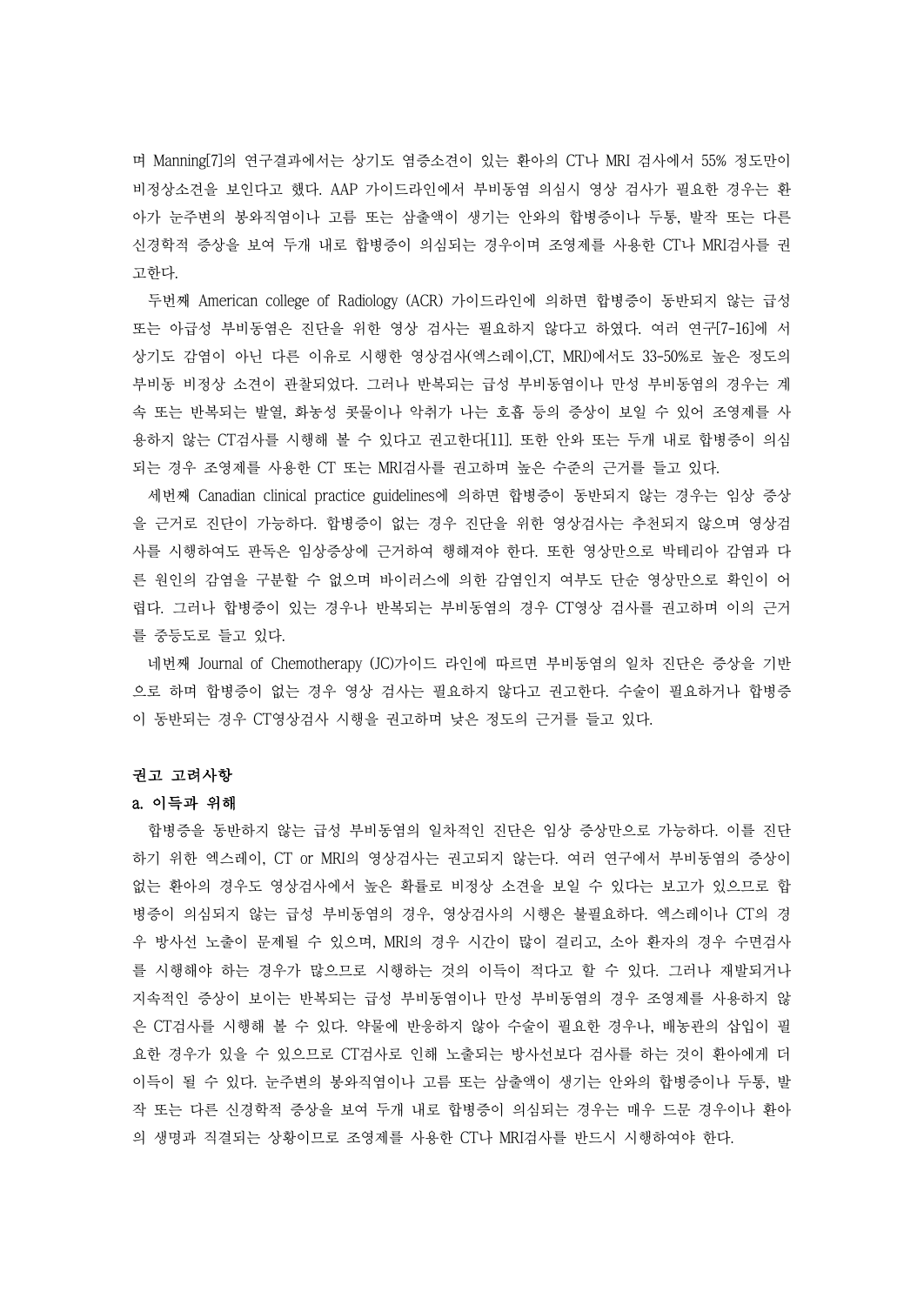### b. 국내 수용성과 적용성(Acceptability and Applicability)

검색된 진료지침의 국내 수용성과 적용성은 평가결과 큰 무리가 없는 것으로 판단되었다. 수용성 과 적용성 평가표는 부록 2에 제시되었다.

#### c 검사별 방사선량

비조영 부비동 CT, 조영 부비동 CT 부비동 MRI 0

## 참고문헌

- 1. Wald ER, Applegate KE, Bordley C, et al. Clinical practice guideline for the diagnosis an d management of acute bacterial sinusitis in children aged 1 to 18 years. Pediatrics 201 3; 132:e262-280
- 2. National Guideline C. ACR Appropriateness Criteria& reg; sinusitis & mdash; child. 2012;
- 3. Desrosiers M, Evans GA, Keith PK, et al. Canadian clinical practice guidelines for acute and chronic rhinosinusitis. Journal of otolaryngology - head  $\&$  neck surgery = Le Journa l d'oto-rhino-laryngologie et de chirurgie cervico-faciale 2011; 40 Suppl 2:S99-193
- 4. Esposito S, Principi N. Guidelines for the diagnosis and treatment of acute and subacute rhinosinusitis in children. Journal of chemotherapy (Florence, Italy) 2008; 20:147-157
- 5. Clinical practice guideline: management of sinusitis. Pediatrics 2001; 108:798-808
- 6. Maresh MM, Washburn AH. Paranasal sinuses from birth to late adolescence: Ii. clinical and roentgenographic evidence of infection. American Journal of Diseases of Children 1 940; 60:841-861
- 7. Manning SC, Biavati MJ, Phillips DL. Correlation of clinical sinusitis signs and symptoms to imaging findings in pediatric patients. International journal of pediatric otorhinolaryng ology 1996; 37:65-74
- 8. Arruda LK, Mimica IM, Sole D, et al. Abnormal maxillary sinus radiographs in children: d o they represent bacterial infection? Pediatrics 1990; 85:553-558
- 9. Diament MJ, Senac MO, Jr., Gilsanz V, Baker S, Gillespie T, Larsson S. Prevalence of in cidental paranasal sinuses opacification in pediatric patients: a CT study. Journal of com puter assisted tomography 1987; 11:426-431
- 10. Duvoisin B, Agrifoglio A. Prevalence of ethmoid sinus abnormalities on brain CT of asy mptomatic adults. AJNR American journal of neuroradiology 1989; 10:599-601